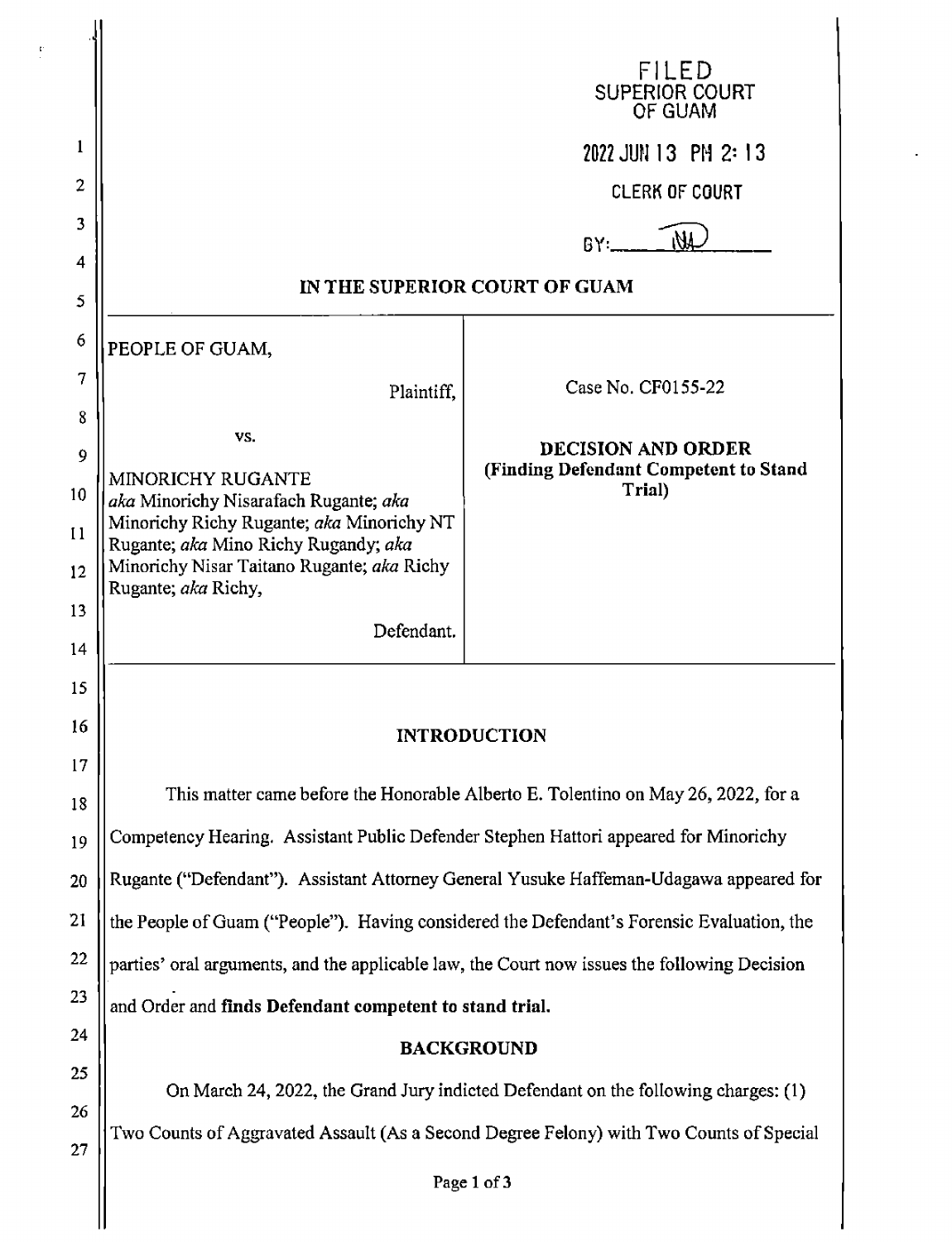I

I

I

I

Allegation: Possession or Use of a Deadly Weapon in the Commission of a Felony; (2) Felonious Restraint (As a Third Degree Felony) with Special Allegation: Possession of Use of  $4 \parallel a$  Deadly Weapon in the Commission of a Felony; and (3) Two Counts of Aggravated Assault  $5$   $\parallel$  (As a Third Degree Felony) with Two Counts of Possession of Use of a Deadly Weapon in the | Commission of a Felony. Indictment, Mar. 24, 2022. Police records indicate Defendant struck I 7 || his girlfriend several times of the course of a few weeks. Mag. Complaint, Mar. 15, 2022. 8 | Defendant pled Not Guilty by Reason of Mental Illness, Disease, or Defect. Minute Entry,  $9 \parallel$  Apr. 8, 2022. Pursuant to 9 GCA § 7.25, the Client Services and Family Counseling Division 10  $\parallel$  of the Superior Court of Guam ("CSFC") arranged for Defendant to undergo a forensic evaluation with a qualified psychologist. Order for Forensic Evaluation, Apr. 11, 2022. On May 3, 2022, Defendant underwent his forensic evaluation with Dr. Juan Rapadas, an expert clinical psychologist at CSFC. Forensic Evaluation at 2, May 2, 2022. The Court held a 15 || hearing on May 26, 2022, to determine Defendant's competency to stand trial. After hearing I  $\|16\|$  the arguments of the parties, the Court found Defendant competent to stand trial.

I

I

 $\vert$ 

I

I

## <sup>17</sup> **DISCUSSION**

18 "A defendant is incompetent to be proceeded against in a criminal action if, as a result 19  $\parallel$  of mental illness ... he is unable (1) to understand the nature of the proceedings, (2) to assist and cooperate with counsel, (3) to follow the evidence, or (4) to participate in his defense." 9  $GCA \$   $\frac{8}{3}$  7.37(a)(1)-(4).

Dr. Rapadas stated in his forensic evaluation "[t]aken all data in total, it is my opinion I that Mr. Rugante is currently competent to be proceeded against and to be sentenced." Forensic Evaluation at 6. Defendant agrees with Dr. Rapadas's statement and does not contest I his findings. Digital Recording at 2:07:42-2:12:58 (Mot. H'rg. May 26, 2022). Accordingly,  $_{27}$  || the Court finds Defendant competent to stand trial. I